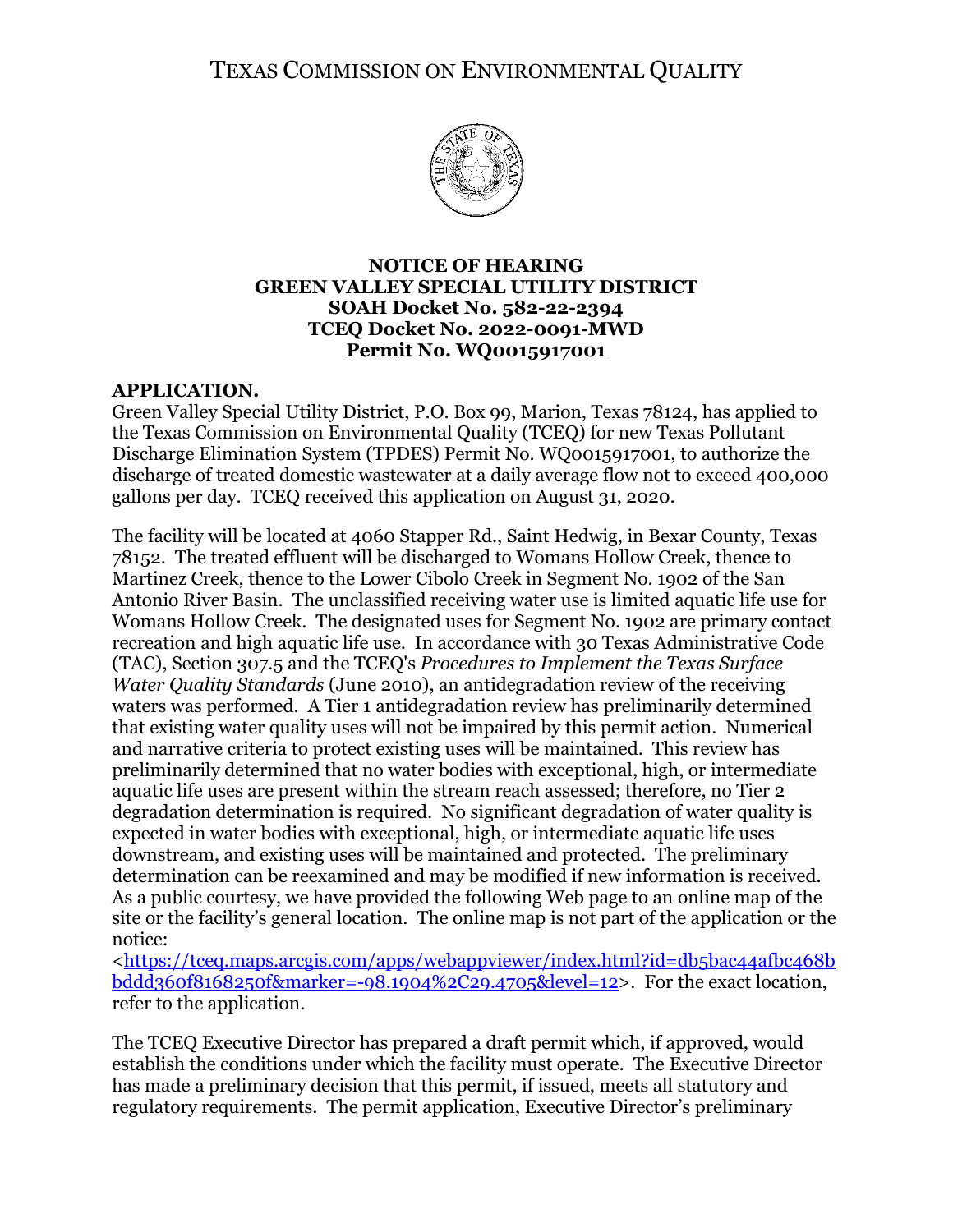decision, and draft permit are available for viewing and copying at St. Hedwig City Hall, 13065 Farm-to-Market Road 1346, St. Hedwig, Texas.

#### **CONTESTED CASE HEARING.**

Considering directives to protect public health, the State Office of Administrative Hearings (SOAH) will conduct a preliminary hearing via Zoom videoconference. A Zoom meeting is a secure, free meeting held over the internet that allows video, audio, or audio/video conferencing.

# **10:00 a.m. – July 6, 2022**

To join the Zoom meeting via computer: **<https://soah-texas.zoomgov.com/> Meeting ID:** 161 881 6252 Password: 9AuZk9 or To join the Zoom meeting via telephone: (669) 254-5252 or (646) 828-7666 **Meeting ID:** 161 881 6252 **Password:** 424711

# **Visit the SOAH website for registration at:<http://www.soah.texas.gov/> or call SOAH at 512-475-4993.**

The purpose of a preliminary hearing is to establish jurisdiction, name the parties, establish a procedural schedule for the remainder of the proceeding, and to address other matters as determined by the judge. The evidentiary hearing phase of the proceeding, which will occur at a later date, will be similar to a civil trial in state district court. The hearing will address the disputed issues of fact identified in the TCEQ order concerning this application issued on February 28, 2022. In addition to these issues, the judge may consider additional issues if certain factors are met.

The hearing will be conducted in accordance with Chapter 2001, Texas Government Code; Chapter 26, Texas Water Code; and the procedural rules of the TCEQ and SOAH, including 30 TAC Chapter 80 and 1 TAC Chapter 155. The hearing will be held unless all timely hearing requests have been withdrawn or denied.

To request to be a party, you must attend the hearing and show you would be adversely affected by the application in a way not common to members of the general public. Any person may attend the hearing and request to be a party. Only persons named as parties may participate at the hearing.

**In accordance with 1 Tex. Admin. Code § 155.401(a), Notice of Hearing, "Parties that are not represented by an attorney may obtain information regarding contested case hearings on the public website of the State Office of Administrative Hearings at** [www.soah.texas.gov](http://www.soah.texas.gov/)**, or in printed format upon request to SOAH."**